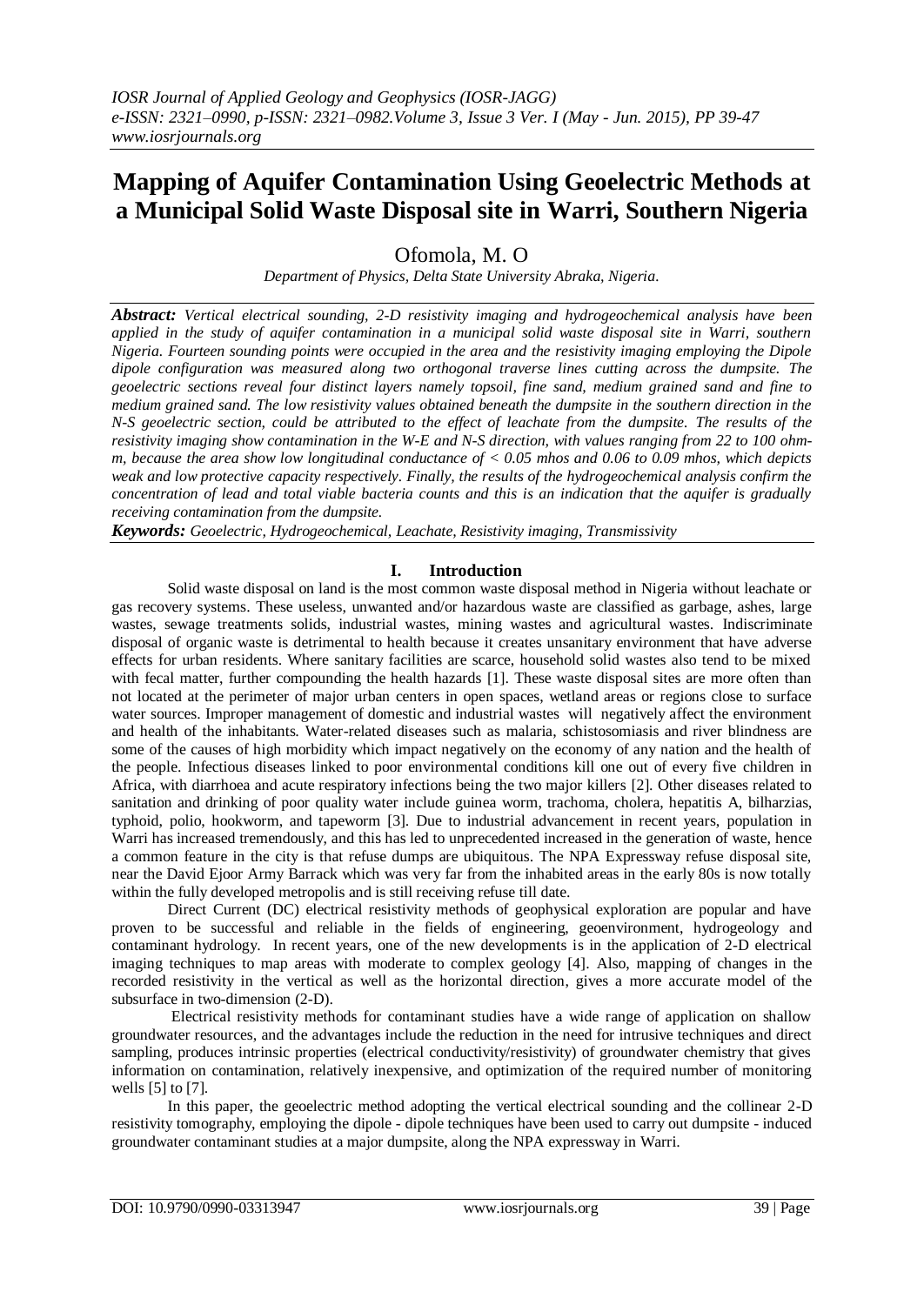#### **II. Location And Geology Of The Study Area**

The dumpsite is located after the David Ejoor Army Barracks along NPA expressway in Warri, within latitude  $5^0$ 39.000<sup>I</sup>N and longitude  $5^0$ 45.889<sup>I</sup>E (Fig 1). It covers an area extent of 150 by 100 m with a dump heigth of 5 m, though reclamation work is currently going on in this area. The study area lies in the sedimentary basin demarcation of Nigeria and is underlain by a sequence of sedimentary formations with a thickness of about 8000 m. This formation from bottom to top include the Akata, Agbada and Benin Formations and the Sombreiro-Warri Deltaic Plan Sands [8] [9]. The Akata Formation ranges in age from Paleocene to Eocene and its thickness could exceed 1000metres, and consists of carbonaceous shale that has gone through intense pressure. The Agbada Formation consists of intercalations of deltaic sand and shale. It ranges in age from Eocene to Oligocene and exceeds 3000metres in thickness. The Benin Formation is the topmost of the Niger Delta stratigraphy and ranges from Oligocene to Pleistocene in age. It is the aquiferous unit of the Delta and contains freshwater continental friable sands and gravel, with some shale intercalations. Generally, the Benin Formation has thickness that exceeds 2000 m but vary in some part. However, in this area, The water table is very close to the ground surface and varies from 0 to 15m. This limited and recent studies have shown that this formation is partly recharged from River Warri.



**Figure 1:** Map of Warri showing the Study Area [10]

#### **III. Methodology**

Fourteen (14) vertical electrical sounding (VES) stations spread across the dumpsites area were occupied. Soundings were taken along roads, linear routes between houses and other available undeveloped plots of land and open spaces (Fig 2). VES data were acquired at locations representatively distributed across the entire area, very close to the dumpsites and extended approximately 10 to 100 m outward employing the schlumberger configuration with a electrode spacing ranging from 80 to 450 m. In this configuration, four electrodes were used. Measurements of apparent resistivity were made by increasing the distance between the current electrodes while the potential electrodes remain constant, such that the distance between the current electrodes is five times greater or equal to the separation distance between the potential electrodes.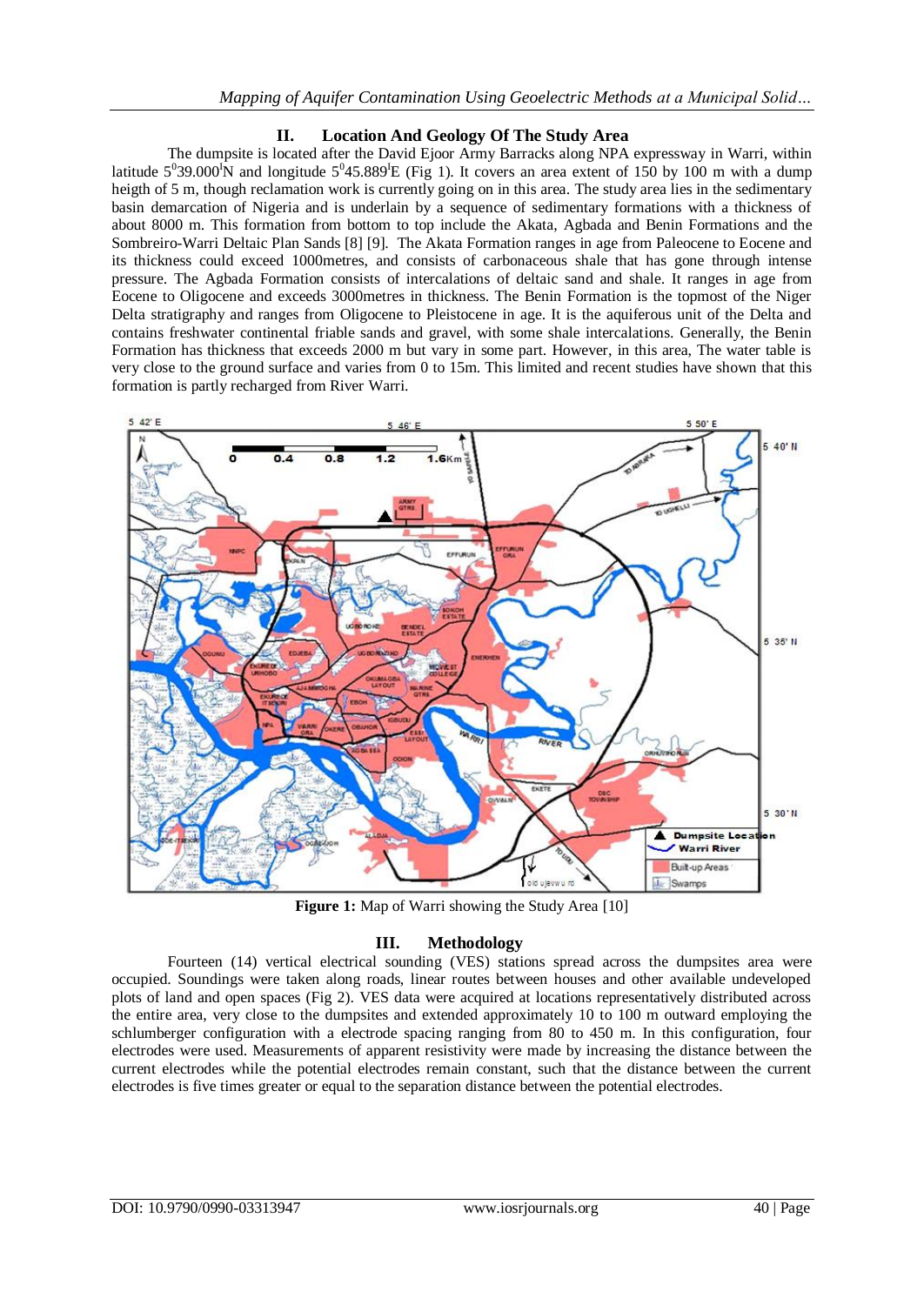

**Figure 2:** Data Acquisition Map for the study.

The Schlumberger array is widely used to study the variation of resistivity with depth. VES data were plotted on log-log paper with apparent resistivity values on the ordinate and half electrode separation (AB/2) on the abscissa. The sounding curves generated were interpreted qualitatively through visual inspection and later subjected through partial curve matching technique, and iteration with the WinResist computer software for quantitative interpretation to generate the layered apparent resistivity and thickness.

Also, the 2D electrical resistivity tomography employing the collinear dipole dipole array were carried along the two orthogonal traverse lines (Fig 2) with electrode separation of 5 m. VES were taken also along these traverse lines in order to map the possible migration of leachate from the dumpsite and also confirm the application of integrated geophysical methods for aquifer contamination from dumpsite leachate. The dipole dipole resistivity data were imputed into the DIPRO computer software, which converts the result to a 2D resistivity model (Pseudosection). The generated pseudosection gives the variation of resistivity in both the horizontal and vertical direction with respect to depth.

# **IV. Discussion Of Results**

The observed sounding curves of the quantitative interpretation of the 14 VES results were classified into different curve types, and the first and second order geoelectric parameters generated are presented in Table 1.

|                   | <b>Computer iterated Resistivity</b>     | Computer iterated Depth       |            |                   | Protective      |
|-------------------|------------------------------------------|-------------------------------|------------|-------------------|-----------------|
| <b>VES</b>        | $\rho_{1}/\rho_{2}/\rho_{3}/$ $\rho_{n}$ | $Z_1$ / $Z_2$ / $Z_3$ / $Z_n$ | Curve      | Transmissivity, T | capacity, $P_c$ |
| Station           | $\Omega$ m)                              | (m)                           | Type       | $(\Omega m^2)$    | (mhos)          |
| VES <sub>1</sub>  | 399/295/152/381/100                      | 0.8/4.2/19.4/78.3             | OHK        | 22479             | 0.11287         |
| VES <sub>2</sub>  | 370/224/115/858/155                      | 1.1/4.1/13.0/34.5             | <b>OHK</b> | 18361             | 0.09375         |
| VES <sub>3</sub>  | 343/249/540/164                          | 0.8/2.2/5.9                   | <b>HK</b>  | 2052              | 0.00755         |
| VES4              | 255/121/608/225/123                      | 0.6/1.7/4.2/15.8              | <b>HKO</b> | 2610              | 0.01556         |
| VES <sub>5</sub>  | 94/379/642                               | 0.9/11.0                      | A          | 3793              | 0.00957         |
| VES <sub>6</sub>  | 53/199/320                               | 1.0/9.7                       | A          | 1751              | 0.01887         |
| VES7              | 116/231/382                              | 1.0/7.5                       | A          | 924               | 0.00862         |
| VES8              | 195/101/554/148                          | 0.9/2.9/14.2                  | HК         | 6316              | 0.02441         |
| VES9              | 456/298/180/115                          | 1.1/5.7/26.2                  | QQ         | 1401              | 0.00241         |
| VES <sub>10</sub> | 532/404/307/702/78                       | 1.3/12.1/38.9/85.2            | <b>OHK</b> | 32573             | 0.11647         |
| <b>VES11</b>      | 230/459/1146                             | 1.1/9.7                       | A          | 3947              | 0.00478         |
| VES <sub>12</sub> | 564/853/1495/507                         | 1.1/8.0/45.7                  | HК         | 5800              | 0.00195         |
| VES <sub>13</sub> | 210/391/1240                             | 1.1/11.5                      | A          | 4027              | 0.00524         |
| VES <sub>14</sub> | 99/341/944/107/1793                      | 1.5/3.7/11.7/94.0             | AKH        | 7552              | 0.02160         |

**Table 1: Interpreted VES results for the study area**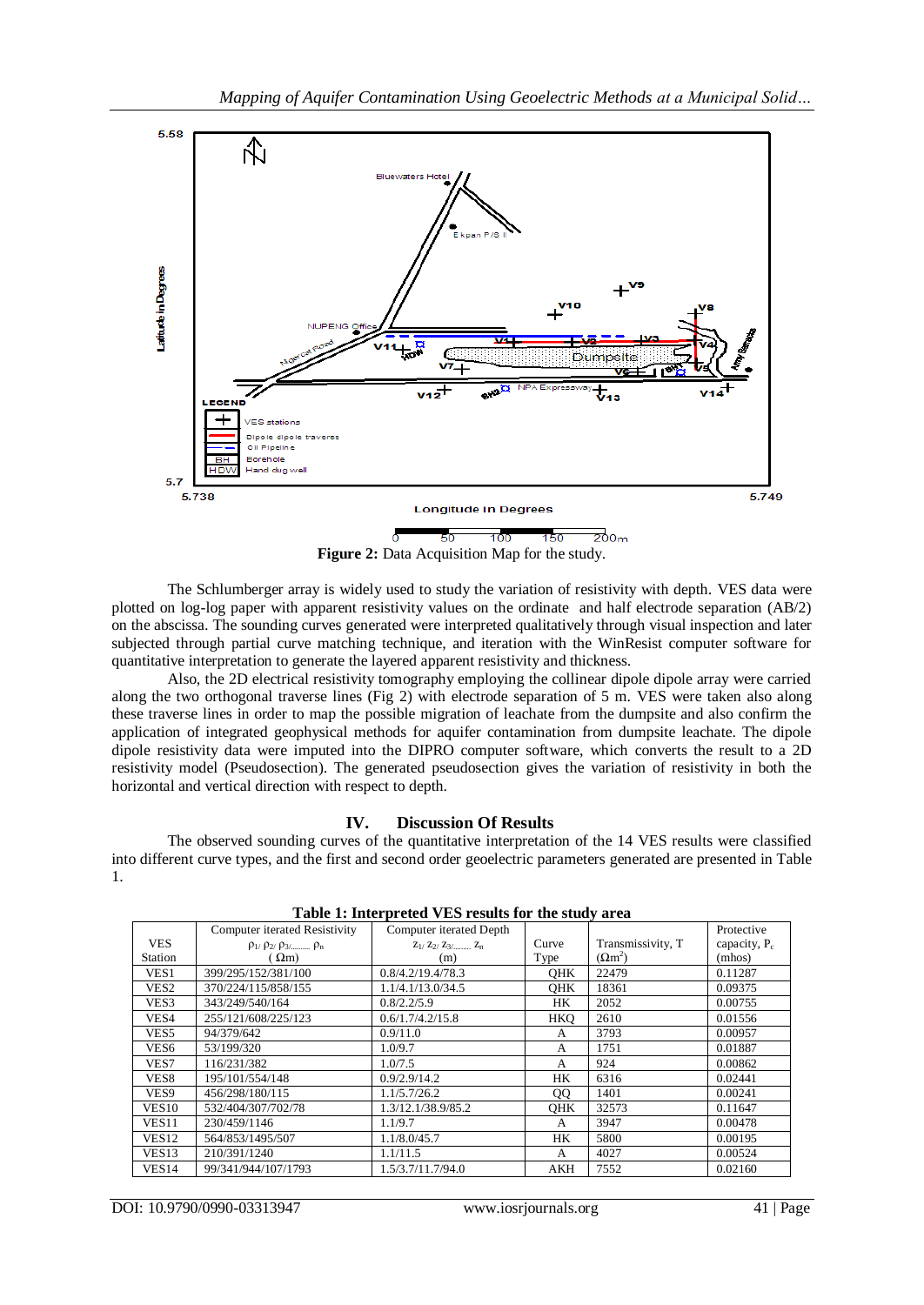Two geoelectric sections were generated for the dumpsite area, along the W-E and N-S direction, and the other two in the SW-NE directions (Figs 3 to 6). The geoelectric sections when compared with a borehole log in the study area reveal four distinct layers namely topsoil, fine sand and medium grained sand and fine to medium grained sand. Along the W-E direction, the resistivity of the topsoil varies from 130 to 483 ohm-m, with thickness of 0.7 to 1.3 m respectively. The topsoil is composed of 'made ground' and clayey sand/sandy clay. There are no visible impacts of the dumpsite on the topsoil as shown by the resistivity values in the geoelectric sections.



**Figure 3:** Geoelectric Section along the SW-NE Direction across the dumpsite area



**Figure 4:** Geoelectric Section along the N-S Direction across the dumpsite area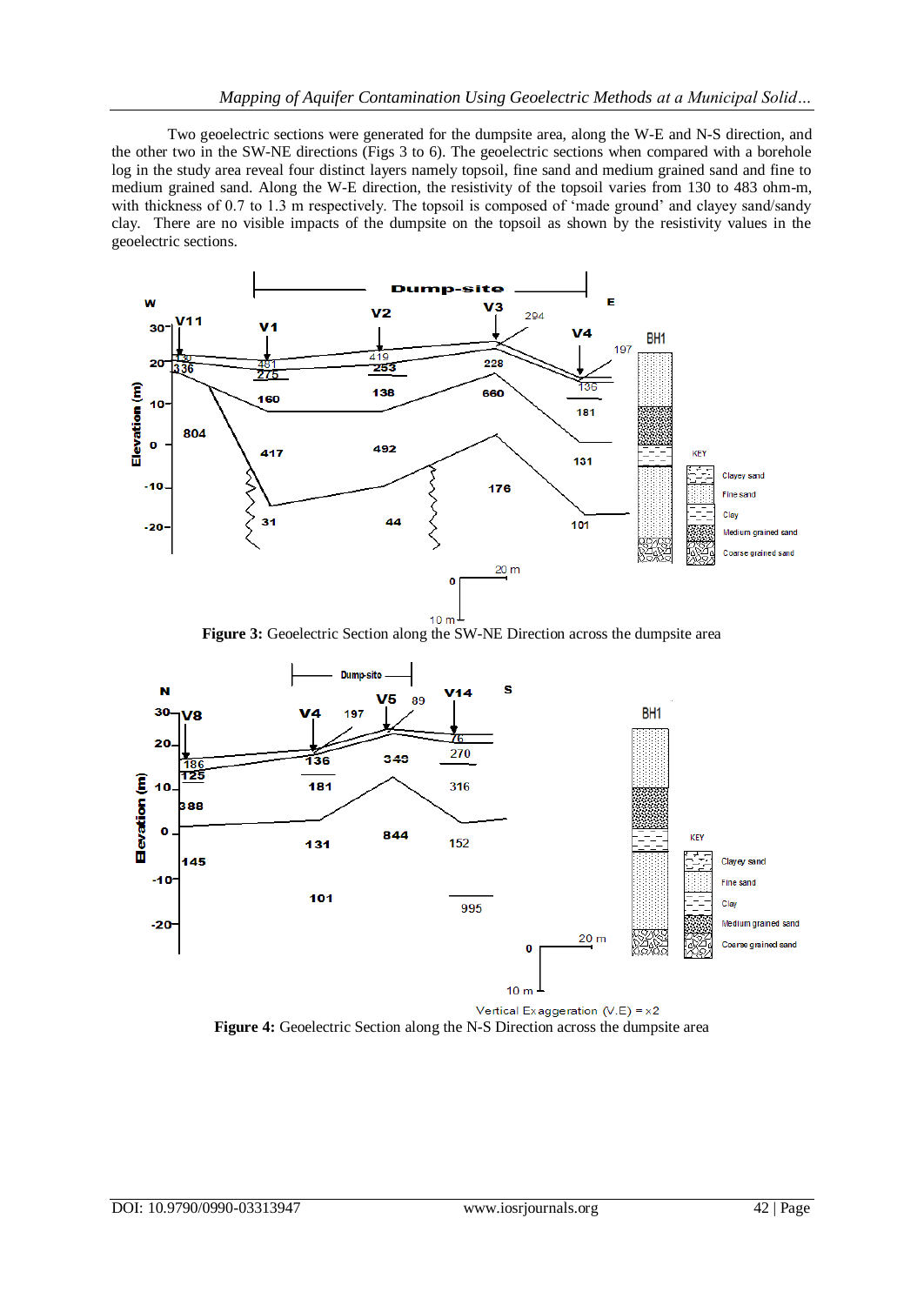

Vertical Exaggeration (V.E) = x2 **Figure 5:** Geoelectric Section along the SW-NE Direction across the dumpsite area



Figure 6: Geoelectric Section along the SW-NE Direction across the dumpsite area

The second geoelectric layer is composed of fine sand with resistivity varying from 136 to 336 ohm-m, and a thickness of 3.3 to 17.3 m respectively. The probable lithology of the third geoelectric layer is the medium grained sand and it has resistivity ranging from 129 to 492 ohm-m and a thickness of 6.0 to 17.6 m. The fourth layer has resistivity ranging from 101 to 804 ohm-m.

Also, the geoelectric sections along the N-S and the SW- NE directions (Figs 4 - 6) reveal three probable distinct layers namely topsoil, fine sand and medium to coarse grained sand. The low resistivity values obtained beneath the dumpsite in the southern direction in the N-S section, could be attributed to the effect of leachate from the dumpsite.

The 2-D inverted resistivity models were generated from measurements along the traverses in the W-E and N-S directions across the dumpsite area (Figs 7 and 8). This is to detect and map possible migration of the leachate across the dumpsite area. The 2-D inverted resistivity sections image the subsurface geologic sequence and the structural disposition of the subsurface layer. The sections reveal basically a maximum of three subsurface layers, which is in agreement with the results of the VES geoelectric section. The 2-D resistivity structure along the W-E direction (Fig 7) shows that the topsoil has virtually merged with the second layer (light green colour band) in some stations, and with the third layer in other station (yellowish – red – purple colour band). The resistivity of the various layers ranges from 36.9 to 3077 ohm-m. However, a low resistivity structure is found at a depth of about 8 m with resistivity ranging from 37 to 102 ohm-m (in blue colour), which is indicative of the presence of leachate from the dumpsite.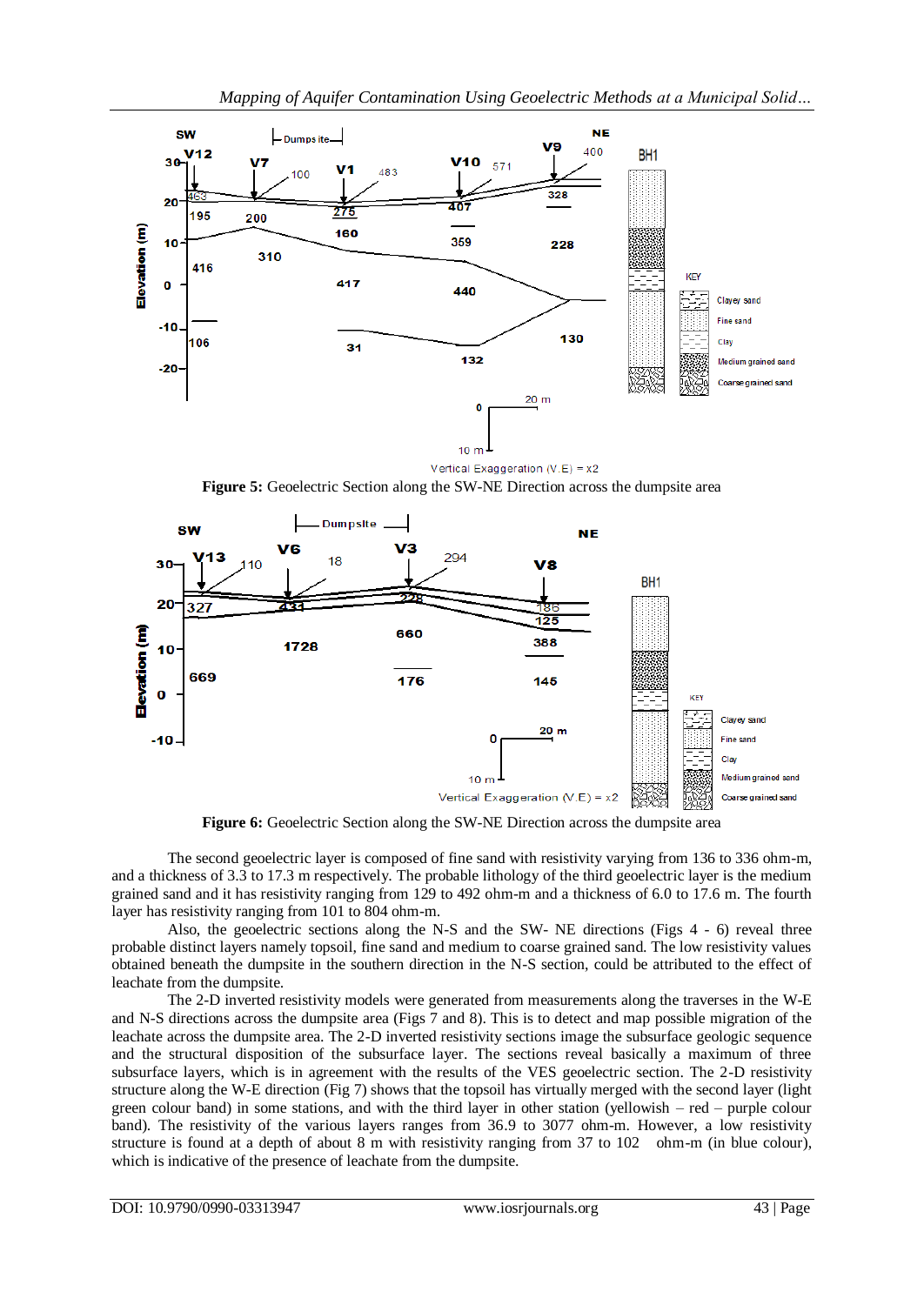

**Figure 7: 2-**D Resistivity Structure at a= 5 m in the W-E Direction Across the dumpsite area



## NPA EXPRESS N-S 5m(R (2-D Resistivity Structure)

**Figure 8: 2-D** Resistivity Structure at  $a=5$  m in the N-S Direction Across the dumpsite area

In the N-S direction, the resistivity of the topsoil in blue colouration ranges from 22 to 31 ohm-m. This low resistivity of the topsoil is diagnostic of the impact of leachate. Also, the impact of the leachate on the subsurface is also evident in the second layer (light green colour band) with resistivity ranging from 88 to 100 ohm-m. The low resistivity of the second layer also indicates that the layer has also been impacted by leachate from the dumpsite. The third layer is composed of medium to coarse grained sand and has resistivity ranging from 126 to 595 ohm-m.

The second order geoelectric parameters comprising of longitudinal unit conductance, transmissivity and transverse resistance generated from the first order quantities were used to produce maps which give an indication of aquifer protection capability and hydrologic properties. The longitudinal unit conductance values in mhos is found to be directly related to the aquifer protective capacity. This rating according to Oladapo et al (2004) [11] in the basement complex of Nigeria gave the longitudinal conductance/protective capacity rating as >10 (Excellent), 5 – 10 (Very Good), 0.7 – 4.9 (Good), 0.2 – 0.69 (Moderate), 0.1 – 0.19 (Weak) and <0.1 (Poor). Ofomola (2014) [12] modified this further to  $>1$ (Excellent),  $0.5 - 1$  (Very Good),  $0.1 - 0.49$  (Good),  $0.06 - 0.09$  (Moderate),  $0.01 - 0.05$  (Weak) and <0.01 (Poor) for sedimentary environment in part of Warri, and that zones with poor and weak protective capacity has a high propensity to be contaminated in the event of pollution. Also, for this study aquifer transmissivity rating is according to the standard of Gheorghe (1978)[13].

The longitudinal unit conductance map showing the overburden protective capacity and aquifer transmissivity map of the study area are shown in Figures 9 and 10. Low longitudinal conductance values of < 0.05 mhos depicts area with weak and low protective capacity, while around V4, V5, V8, V3, V6, V2 and V14, the longitudinal conductance ranges from 0.06 to 0.09 mhos, depicting moderate protective capacity.

Also, the aquifer transmissivity map shows a range of 300 to 20300 ohm-m <sup>2</sup> with contour interval of 2000 ohm-m<sup>2</sup>. The high transmissivity values ( $> 500$  ohm-m<sup>2</sup>) across the entire area suggest that the aquifer materials are highly permeable to fluid movement within the aquifer, this possibly may enhance the migration and circulation of contaminants in the groundwater aquifer system. The fact that the aquiferous materials in the study area are highly permeable and relatively shallow and with the low overburden capacity of the material overlying the aquifer, suggests that the groundwater has a high propensity of being contaminated over large area once the aquifer receives contaminant from any surface source [12] [14].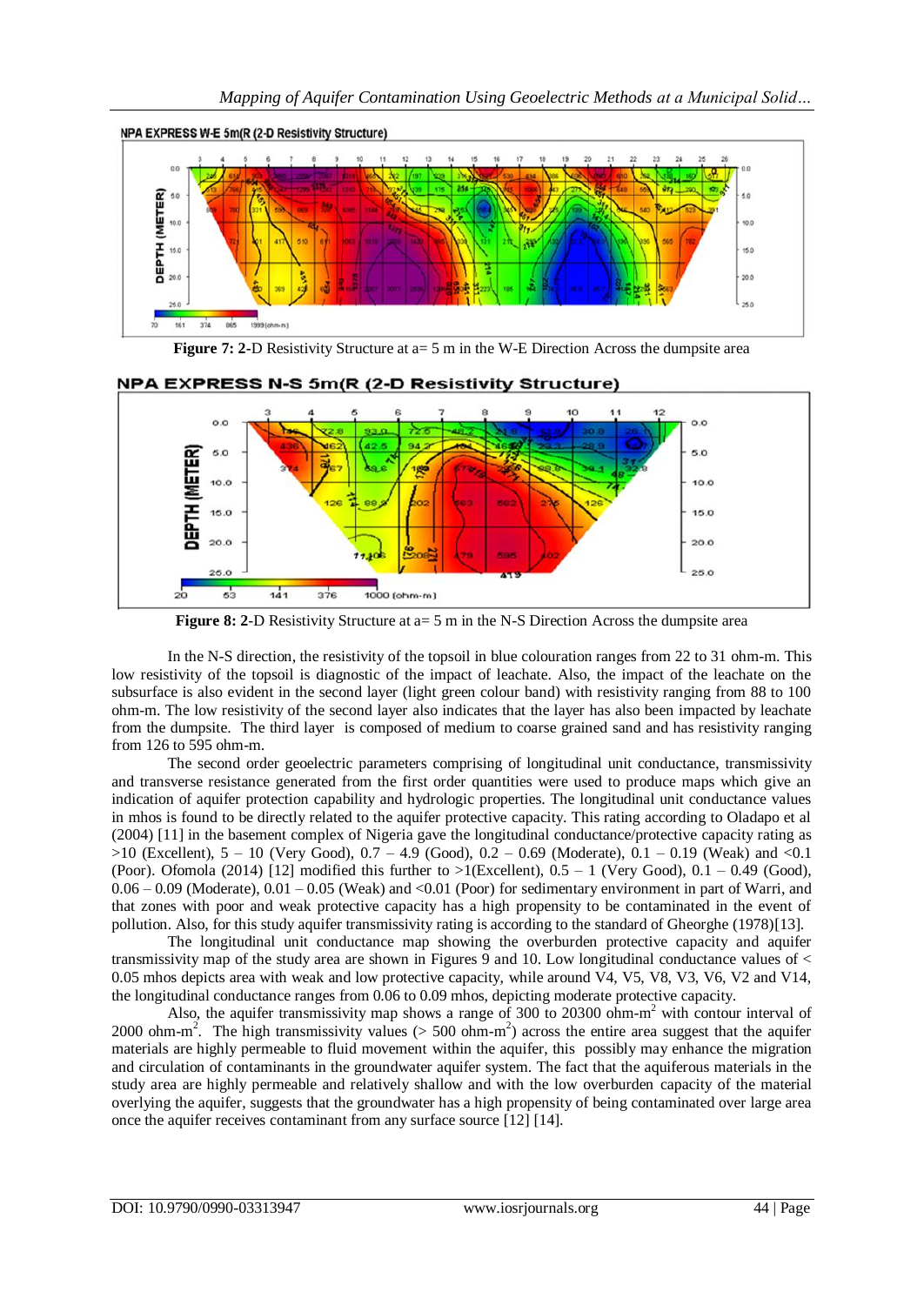





**Figure 10:** Aquifer transmissivity Map over the dumpsite area

In order to determine the surface and groundwater quality, water samples were collected from different locations, possibly to cover the impacted and unimpacted area around the dumpsites based on earlier field reconnaissance survey for hydrogeochemical analysis. Samples were collected from dug wells and boreholes for hydrogeochemical studies. Analysis was carried out mainly along the methods described in the American Public Health Association, APHA (1985). Parameters such as pH, Temperature, Total dissolved solids (TDS),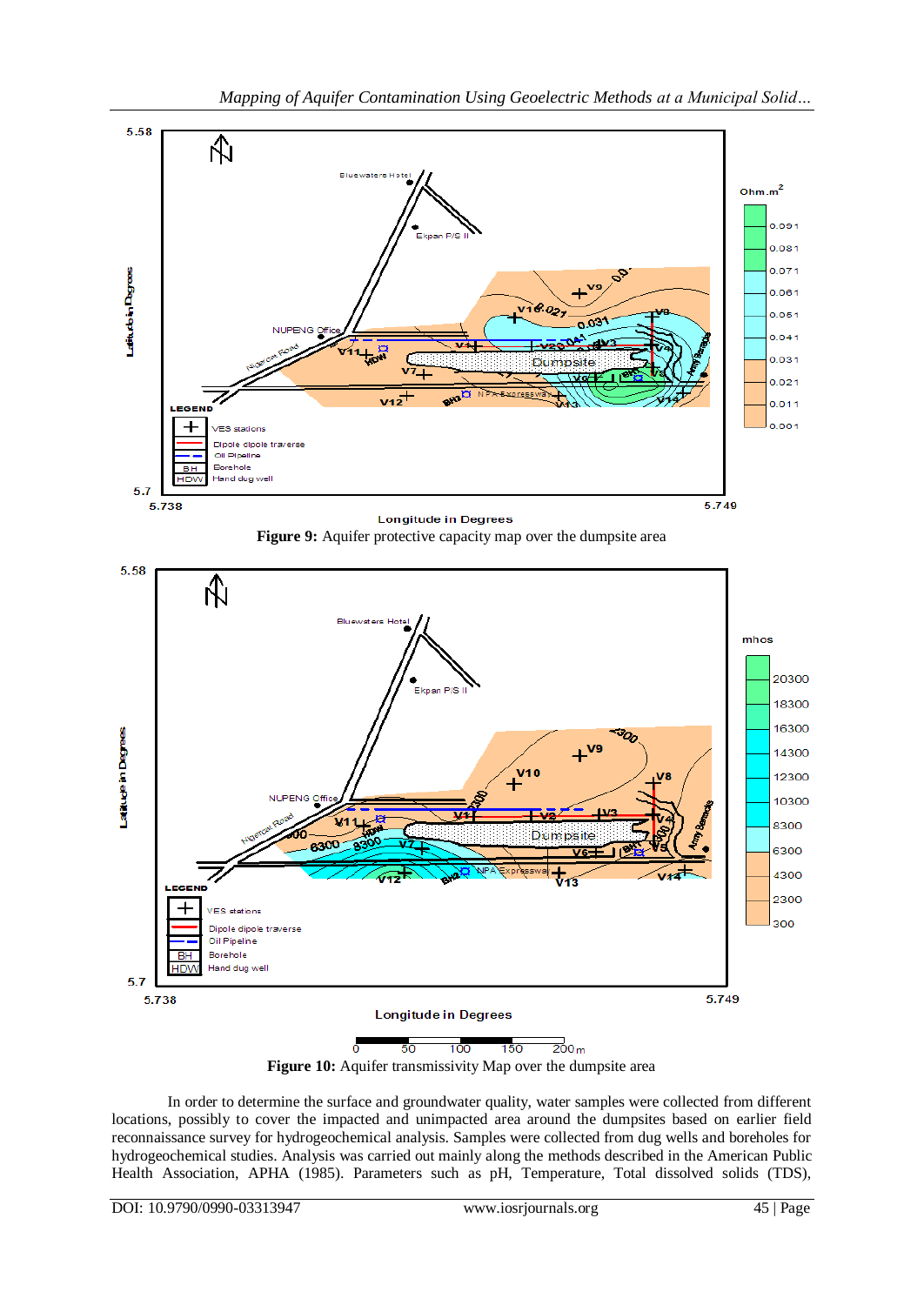Electrical Conductivity (EC) and Turbidity were done with calibrated portable meters while heavy metals like Zinc, Copper, Lead, and Cadmium was carried out using the Atomic Absorption Spectrophotometer (Search tech AAS, AA320N) .

The results of the hydrogeochemical analysis carried is presented in Table 2. Most of the parameters determined fell within the World Health Organisation (WHO) and the Nigerian Standard for Drinking water quality (NSDWQ) acceptable limits, apart from the total viable bacteria count. It is also observed that the concentration of lead and total viable bacteria counts in all the samples might be due to the infiltration of used engine/motor oil and petroleum products from the Petroleum tankers office, 100 m away, and faecal migration. This is an indication of contamination of groundwater in the area and calls for urgent attention.

It is worthy of note that there is no significant contamination of the groundwater in the area from dumpsite leachate. However, the concentration of lead and total viable bacteria counts is an indication that the aquifer is already receiving loads of contaminants which will increase over time.

| raoic 2, 1 nyorochemicar parameters or ground water from the staty area |              |             | <b>SAMPLES</b> |                  |                 |                 |              |
|-------------------------------------------------------------------------|--------------|-------------|----------------|------------------|-----------------|-----------------|--------------|
|                                                                         | <b>NSDOW</b> |             |                |                  |                 |                 |              |
|                                                                         | Max          | WHO's Max   |                |                  |                 |                 |              |
| Parameter                                                               | Permissible  | Permissible | HDW1           | HDW <sub>2</sub> | BH <sub>1</sub> | BH <sub>2</sub> | Remark       |
| pH                                                                      | $6.5 - 8.5$  | $5.5 - 8.5$ | 6.63           | 6.72             | 6.41            | 5.74            |              |
| Total Solids (TS) mg/L                                                  |              | 500         | 15.73          | 15.90            | 17.05           | 17.08           |              |
| Total dissolved solids (TDS)                                            |              |             |                |                  |                 |                 |              |
| mg/L                                                                    | 500          | 500         | 15.84          | 18.34            | 10.11           | 10.07           |              |
| Total suspended solids                                                  |              |             |                |                  |                 |                 |              |
| $(TSS)$ mg/L                                                            | 1000         | 1000        | 19.89          | 15.6             | 15.67           | 16.01           |              |
| Alkalinity (mg/L)                                                       |              |             | 1.68           | 1.51             | 0.34            | 3.82            |              |
| Colour                                                                  |              |             | Colourless     | Colourless       | Colourless      | Colourless      |              |
| Total Hardness (mg/L)                                                   | 150          |             | 4.36           | 16.30            | 17.32           | 4.79            |              |
| Carbonates (mg/L)                                                       |              |             | 1.90           | 1.96             | 1.65            | 0.94            |              |
| Chloride (mg/L)                                                         | 250          | 200         | 15.43          | 16.21            | 18.78           | 8.47            |              |
| Nitrate $(mg/L)$                                                        | 50           | 50          | 10.44          | 12.91            | 10.34           | 10.16           |              |
| $\text{Subject}(\text{mg/L})$                                           | 100          | 200         | 7.78           | 7.30             | 8.36            | 7.89            |              |
|                                                                         |              |             |                |                  |                 |                 | $>$ WHO,     |
| Lead $(mg/L)$                                                           | 0.01         | 0.01        | 0.02           | 0.02             | 0.02            | 0.012           | <b>NSDWQ</b> |
| Potassium (mg/L)                                                        |              |             | 10.29          | 11.31            | 6.84            | 5.63            |              |
| Sodium                                                                  | 200          |             | 5.94           | 6.22             | 4.36            | 4.73            |              |
| Phosphate $(mg/L)$                                                      |              |             | 4.74           | 4.30             | 4.17            | 2.66            |              |
| Calcium (mg/L)                                                          |              | 75          | 13.26          | 13.82            | 13.94           | 13.16           |              |
| Magnesium (mg/L)                                                        |              | 50          | 13.81          | 14.80            | 14.33           | 8.42            |              |
|                                                                         |              |             |                |                  |                 |                 | Not          |
| Copper (mg/L)                                                           | 1.0          | 1.0         | <b>ND</b>      | <b>ND</b>        | <b>ND</b>       | <b>ND</b>       | Detected     |
| $\text{Iron}(\text{mg/L})$                                              | 0.3          | 0.3         | 0.01           | 0.02             | 0.03            | <b>ND</b>       |              |
| Temperature $(^0C)$                                                     |              |             | 25.50          | 28.10            | 25.60           | 25.50           |              |
| Turbidity (NTU)                                                         | 5.0          | 5.0         | 3.09           | 6.81             | 6.31            | 2.11            |              |
| Conductivity ( $\mu$ s/cm <sup>3</sup> )                                | 1000         | 500         | 440.0          | 270              | 380.0           | 415.0           |              |
| Total viable bacteria count                                             |              |             |                |                  |                 |                 | $>$ WHO.     |
| (cfu/mL)                                                                | 10           | 10          | 12.0           | 15.2             | 11.0            | 4.8             | <b>NSDWO</b> |

**Table 2: Physiochemical parameters of groundwater from the study area**

## **V. Conclusion**

The vertical electrical sounding, 2D electrical resistivity tomography and hydrogeochemical studies have been applied in the mapping of aquifer contaminant in a municipal dumpsite in Warri, Nigeria. This was with a view to unravel possible groundwater pollution emanating from the dumpsite leachate. The results from the geophysical investigation showed an insignificant amount of contamination and this is confirmed by the results of the water analysis, having fairly high concentration of lead and total viable bacteria count. This is an is an indication that the aquifer is already receiving loads of contaminants which will increase over time. To ensure safe consumption of portable groundwater in the area, wastes should be evacuated from the area because the area is vulnerable to pollution and as a result of the shallow depth of the aquiferous unit ranging from 0.8 to 19.4 m. It is advised that further dumping of waste should be discontinued and a total clean-up program be embarked upon.